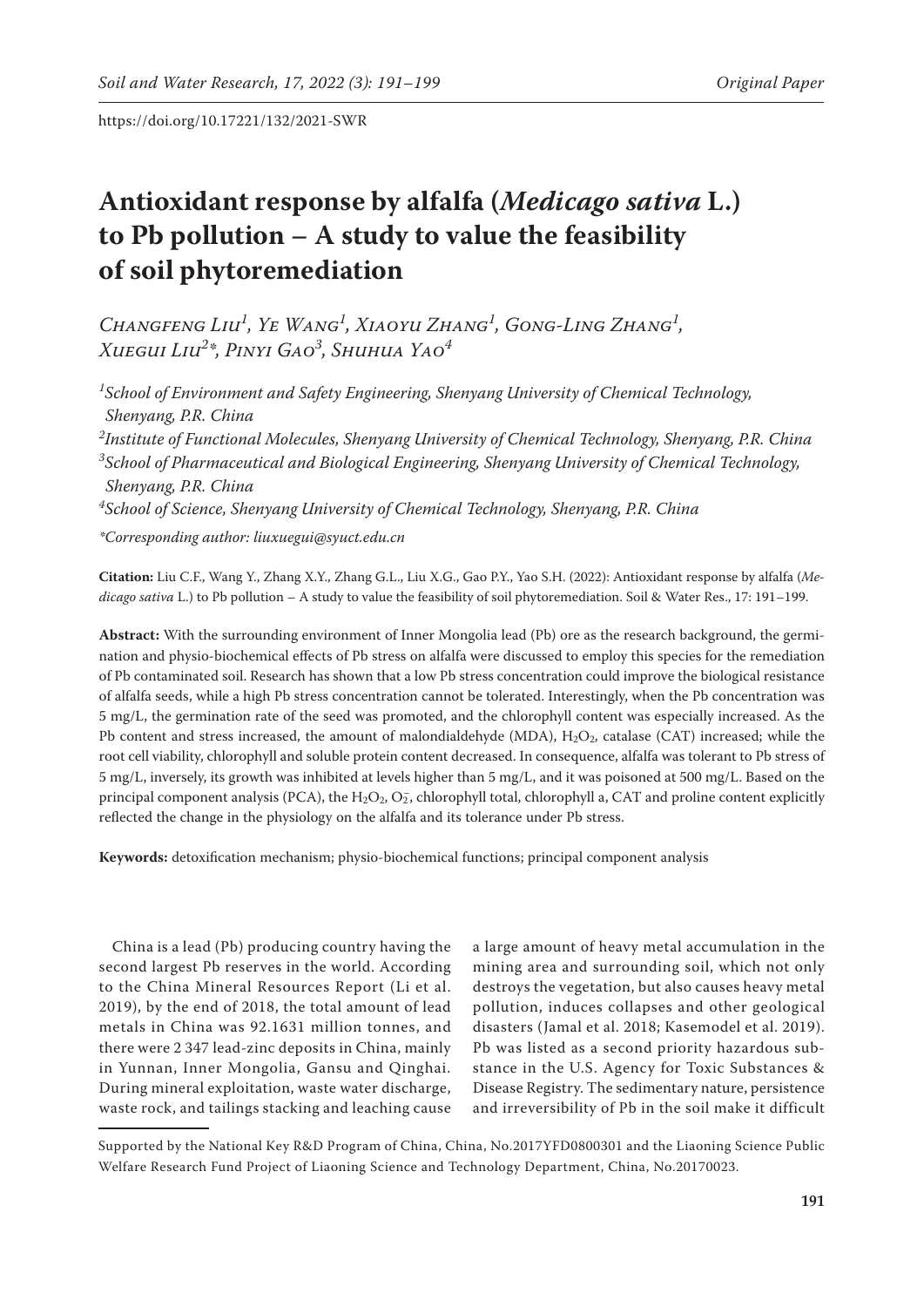to effectively remove from contaminated soil, thus, causing persistent harm to the soil ecological environment. Furthermore, Pb is not a basic element of plant metabolism, therefore, when it enters into the cells, it causes a series of negative effects, including obstructing the plant nutrient absorption, damaging the light, system and membrane integrity, thus interfering with metabolism which accelerates the plants necrosis and ageing (Yang et al. 2017; Ashraf et al. 2020).

At present, true Pb-hyperaccumulator plants have not been identified, considering the maximum lead transfer, most of the studies have adopted fastgrowing plants to increase the biomass (Zaier et al. 2010). As an excellent perennial legume herbage, alfalfa (*Medicago sativa* L.) has high a nutritional and economic value and can be mowed repeatedly. It is widely cultivated in Inner Mongolia because it is rich in proteins, minerals, vitamins and carotene, and can be used as poultry feed. Furthermore, it is consumed by human beings as a therapy which can reduce the cholesterol and blood fats, regulate the immunity, is an antioxidant, and can prevent ageing (Liu 2010). Inner Mongolia has more than 100 lead mining enterprises, thus, the surrounding land is contaminated with lead to varying degrees. Pb toxicity results in changes in the catalytic activities of various enzymes, increases the membrane permeability, decreases the photosynthetic pigment contents, and is a disturbance in the mineral nutrient balance (Wang et al. 2012). However, the effects of Pb stress on the physiology and biochemistry of alfalfa should be understood before its application in reducing heavy metals in soil.

In this study, the growth and development of alfalfa were analysed under different Pb concentrations to determine its root cell activity, reactive oxygen species (ROS), malondialdehyde (MDA), antioxidant enzyme, osmotic adjustable substance, chlorophyll and Pb accumulation characteristics. The growth and the physiological response of alfalfa under Pb stress were investigated to explore the feasibility using it in remediating lead-contaminated soil.

# **MATERIAL AND METHODS**

**Experimental materials and treatment.** The alfalfa seeds (Golden empress, America) were surfacesterilised in 5% HClO<sub>4</sub>. Forty (40) plump seeds were selected and placed into a culture dish. The concentration of  $Pb^{2+}$  was set as 0 (control group, CK), 5, 10, 50, 100, 250 and 500 mg/L. Each concentration was added into the culture dish with a 1/2 Hoagland solution. The seeds were cultured in a full-automatic illumination incubator, under the conditions of 20 **±** 1 °C, 16 : 8 h (day : night photoperiod) and an illumination intensity of 1 800 Lux. Each group of concentrations was set via three repetitions, with a 10-day culture cycle.

**Measurement of the seed germination.** The calculation formulas for the germination rate  $(G_r)$ , germination potential  $(G_e)$ , germination index  $(G_i)$ , vigour index  $(V_i)$ , root and stem length inhibition index (*I*i) are as follows:

$$
G_{\rm r} = G_{\rm n}/S_n \times 100\%
$$
 (1)

*G*n – number of germinated seeds;

 $S_n$  – total seeds.

$$
G_{\rm e} = G_4/S_{\rm n} \times 100\%
$$
\n<sup>(2)</sup>

 $G_4$  – number of germinated seeds on the  $4<sup>th</sup>$  day.

$$
G_{\rm i} = \Sigma (G_{\rm t}/D_{\rm t}) \tag{3}
$$

*Gt* – number of germinated seeds on day *t*;  $D_t$  – germination days.

$$
V_i = G_i \times S \tag{4}
$$

 $G_i$  – germination index;

*S* – length of the bud.

 $I_i = [(L_{ck} - L_d)/L_{ck} \times 100\%]$  (5)

 $L_{ck}$  – length of the control group;

 $L_d$  – length of the sample.

**Plant physiological determination.** Evans blue spectrophotometry was used to identify the loss of the root cell viability based on previous studies (Baker & Mock 1994); the production of  $O_2^-$  and  $H_2O_2$  in the alfalfa was determined according to previous studies (Yin et al. 2010); the cell lipid peroxidation was observed by measuring the MDA content according to Tobita's method (Dionisiosese & Tobita 1998); the superoxide dismutase (SOD) activity was detected by the nitro-blue tetrazolium dye method (Rao et al. 1996); the catalase (CAT) activity was detected by monitoring the decrease in the absorbance due to hydrogen peroxide at 240 nm as described in previous studies (Rao et al. 1996); the proline content was detected according to the method as described in earlier studies (Bates et al. 1973); the soluble pro-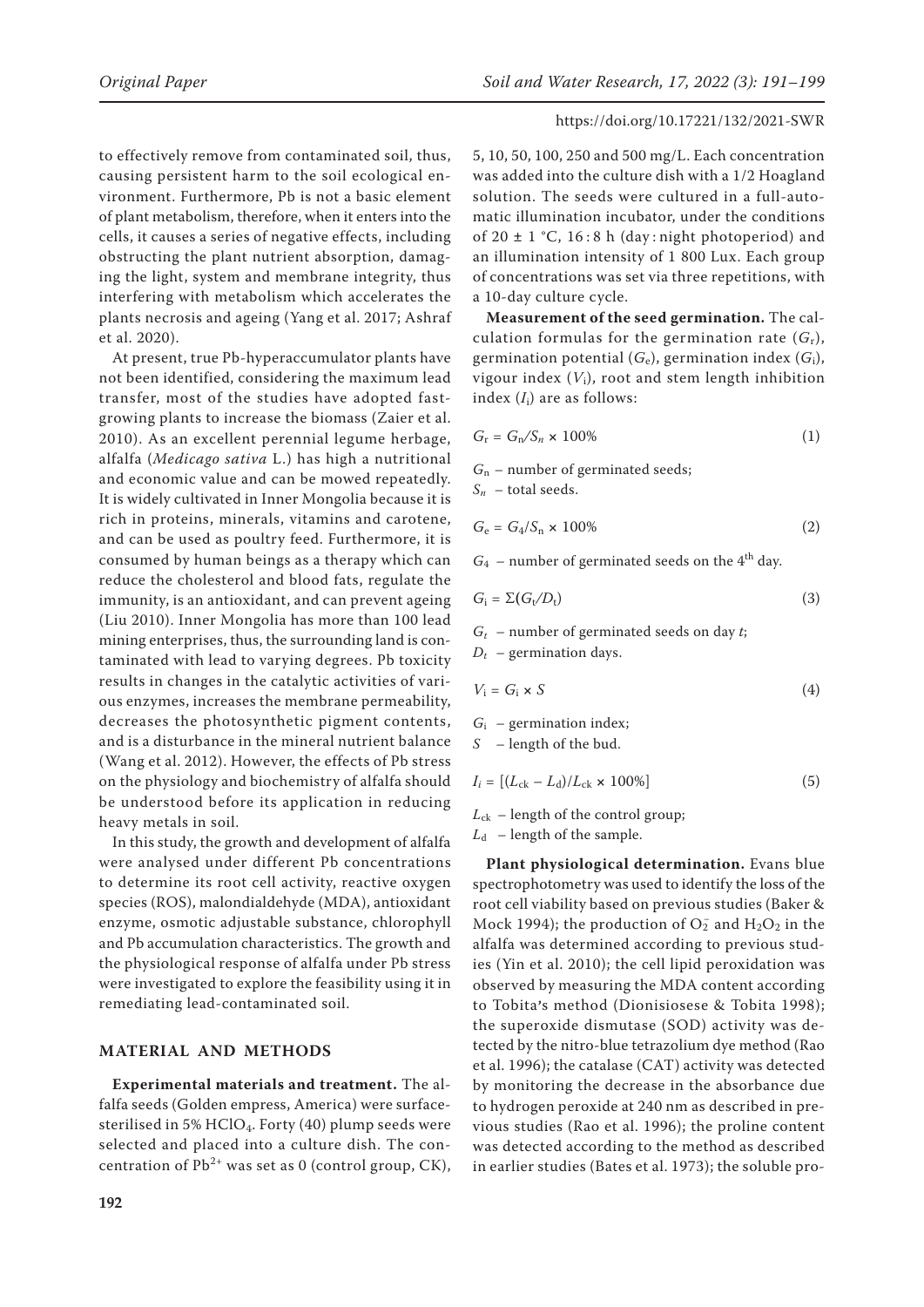tein content was detected by using the Coomassie Brilliant Blue G-250 method (Bradford 1976); the Pb content in the sample was determined by atomic absorption spectrophotometry (Analytik Jena AG, Germany, ZEEnit·700P) (Dias et al. 2019; Ashraf et al. 2020); the chlorophyll content was detected by using the ethanol extraction spectrophotometry method as described by Ding et al. (2016).

**Statistical analysis.** All the data in this study were processed and drawn using SPSS (Ver. 26.0) and Origin 2018 software, respectively. A one-way analysis of variance (ANOVA) in the SPSS (Ver. 26.0) software was used to treat the growth and physiological indices of the alfalfa seedlings under stress, where the error values in the repeated tests were eliminated.

### **RESULTS**

**Seed germination and plant growth.** It was found that the  $5-10$  mg/L Pb stress promoted the germination of the seeds, interestingly, at 500 mg/L, the seeds did not germinate. The maximum germination potential was 87% under the stress of the different concentrations of Pb. The seed germination index increased after the first drop in the different Pb concentrations. The seed vigour index changed with an increasing concentration, but then decreased at 500 mg/L. With the increase in the Pb concentration, the root cell viability at 5 mg/L was decreased to 21.7% compared to the blank. On the contrary, the root length inhibition index progressively increased, where increased suddenly to 63.19% at 100 mg/L (Table 1). When the  $Pb^{2+}$  concentration was 500 mg/L, there was no root formation, the activity of the seed root cells could not be measured (Figure 1).

 $O_2^-$  and  $H_2O_2$  contents. The results showed that under the Pb concentrations of 5 mg/L to 500 mg/L,



Figure 1. Effects of the Pb on the root cell activity and root length inhibition index at different concentrations Values are means  $\pm$  SD ( $n = 3$ )

there was a slight accumulation of ROS (both  $\overline{\mathrm{O2}}$ and  $H_2O_2$ , etc.) in the alfalfa, with the trend in the variation of the  $\rm H_2O_2$  and  $\rm O_2^-$  content likened to that of the controls. However, when the Pb concentration exceeded 100 mg/L, both the  $\mathrm{O}_2^-$  and  $\mathrm{H}_2\mathrm{O}_2$  contents increased significantly, reaching maximum values of 1.20 μmol/g FW and 12.31 μmol/g Fresh weight (FW) at 500 mg/L, respectively (Figure 2).

**Leaf chlorophyll content.** With the increase in the Pb concentration, the chlorophyll a, chlorophyll b, and total chlorophyll of the alfalfa leaves all showed a tendency to firstly increase and then decrease. At 10 mg/L, the peak values were 0.69, 0.21 and 0.89 mg/g FW, respectively. Nevertheless, when the treatment concentration was 500 mg/L, no leaf formation was observed in the alfalfa due to poisoning by heavy metals, thus, the test could not be carried out (Figure 3).

Table 1. Effect of the Pb on the seed germination and growth of the alfalfa

| Pb content<br>(mg/L) | Germination<br>rate          | Germination<br>potential<br>(%) | Germination<br>index      | Vigour<br>index              | Root inhibition<br>index    | Stem inhibition<br>index    |
|----------------------|------------------------------|---------------------------------|---------------------------|------------------------------|-----------------------------|-----------------------------|
| <b>CK</b>            | $85.0 \pm 9.1^a$             | $80.0 \pm 10.3$ <sup>ab</sup>   | $69.7 \pm 5.2^{\text{a}}$ | $332.3 \pm 27.5^a$           | 0 <sup>t</sup>              | $0^e$                       |
| 5                    | $85.3 \pm 10.2^{\text{a}}$   | $85.8 \pm 8.4^a$                | $71.3 \pm 8.6^a$          | $346.9 \pm 20.5^{\circ}$     | $-9.1 \pm 1.2$ <sup>f</sup> | $13.6 \pm 0.9$ <sup>d</sup> |
| 10                   | $85.80 \pm 7.3^{\circ}$      | $87.7 \pm 5.9^{\circ}$          | $74.4 \pm 7.3^{\circ}$    | $322.7 \pm 19.1^a$           | $10.1 \pm 1.0^e$            | $19.7 \pm 1.5$ <sup>c</sup> |
| 50                   | $87.5 \pm 6.3^{\circ}$       | $80.0 \pm 10.8$ <sup>ab</sup>   | $67.3 \pm 4.4^a$          | $230.3 \pm 16.6^b$           | $35.6 \pm 2.9^d$            | $21.4 \pm 2.1$ <sup>c</sup> |
| 100                  | $85.0 \pm 1.2$ <sup>ab</sup> | $77.0 \pm 13.6^{ab}$            | $66.1 \pm 3.9^{\rm a}$    | $122.9 \pm 8.8$ <sup>c</sup> | $60.0 \pm 7.1$ <sup>c</sup> | $63.2 \pm 0.9^{\rm b}$      |
| 250                  | $76.9 \pm 5.7^{\rm b}$       | $69.4 \pm 8.1$ <sup>ab</sup>    | $50.5 \pm 5.2^{\rm b}$    | $25.3 \pm 4.6^{\circ}$       | $89.0 \pm 10.6^{\circ}$     | $65.9 \pm 3.0^b$            |
| 500                  | $66.6 \pm 10.0^{\rm b}$      | $61.3 \pm 13.9$ <sup>ab</sup>   | $42.5 \pm 3.2^b$          | $14.9 \pm 2.7$ <sup>d</sup>  | 100 <sup>a</sup>            | 100 <sup>a</sup>            |

CK – control; data are means  $\pm$  SD,  $n = 3$ ; different letters indicate a statistical difference in the same column ( $P < 0.05$ )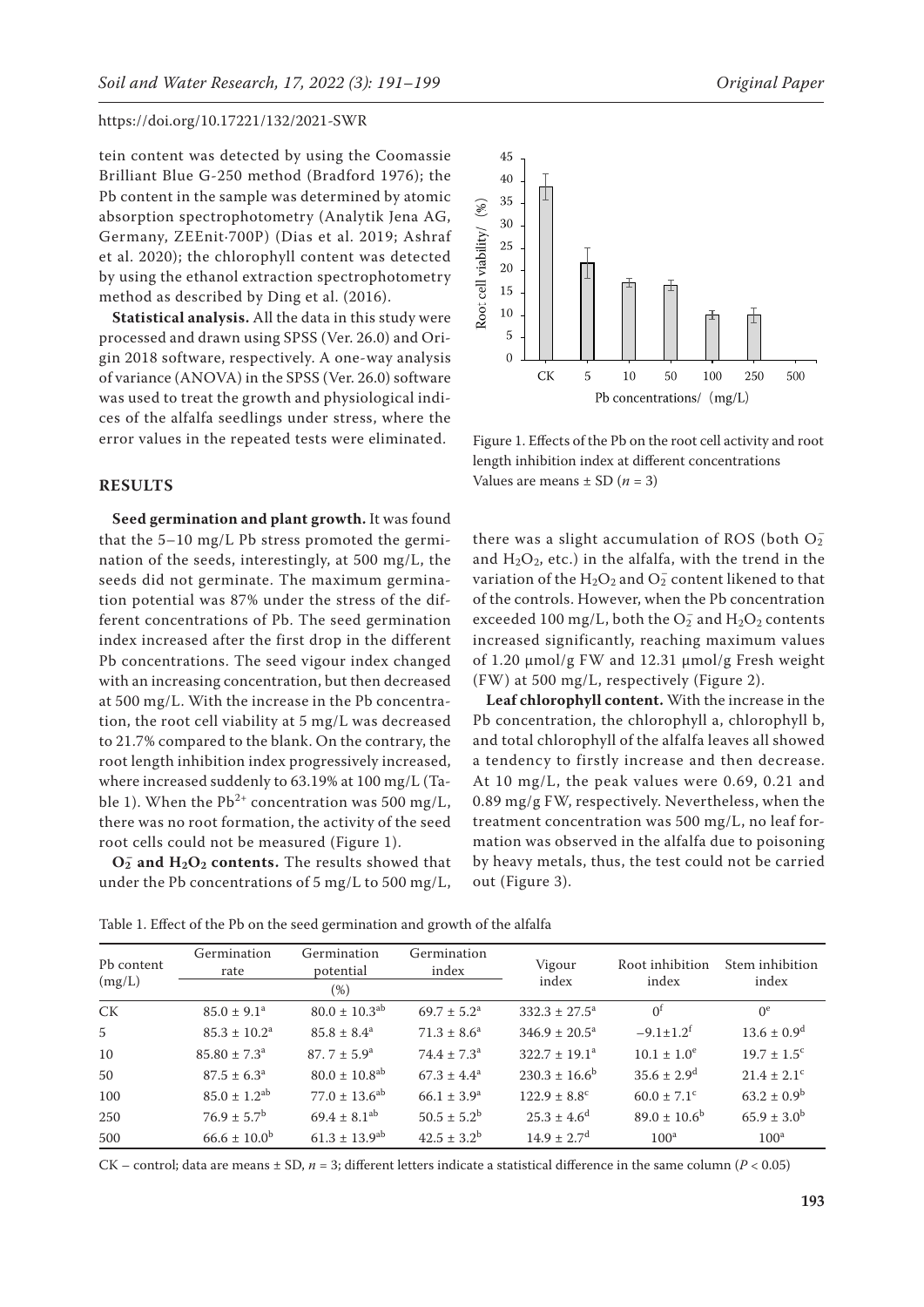

Figure 2. Effects of the Pb on reactive oxygen species (ROS) content at different concentrations

**Degree of lipid peroxidation.** The MDA content is one of the important indices for measuring the degree of membrane lipid peroxidation. With the increase in the Pb concentration, the MDA content also increased, and the lowest MDA content in the control was 20.87 μmol/g FW. Nonetheless, when the Pb concentration reached 500 mg/L, the maximum MDA was 68.95 μmol/g FW (Figure 4).

**Pb determination in the seedlings.** The Pb accumulation in the alfalfa seedlings significantly increased with the increase in the Pb content in the medium, as the surge point was at 250 mg/L under which the content was 20.37 mg/g dry weight (DW), where the maximum accumulation value was observed at 500 mg/L under which the content was 24.40 mg/g DW (Figure 4).

**Antioxidant enzyme activities.** The SOD activity was gradually enhanced at a low concentration level, reaching a peak of 298 U/g FW at 50 mg/L. Meanwhile, with an increase in the concentration beyond the plant tolerance, the SOD activity was inhibited and exhibited a downward trend, reaching a minimum value of 260 U/g FW at 500 mg/L. With an increase in the stress concentration, the CAT activity also increased reaching a maximum of 93 U/g FW at 500 mg/L, which was an increase of 55.91%, compared to the control (Figure 5A, B).

**Proline and soluble protein contents.** With an increase in the Pb concentration, the proline content in the alfalfa leaves increased gradually, reaching a peak value of 75.88 μg/g FW at 100 mg/L, which



Figure 3. Effects of the Pb on the chlorophyll content at different concentrations Total chl – total chlorophyll; chl a – chlorophyll a; chl b – chlorophyll b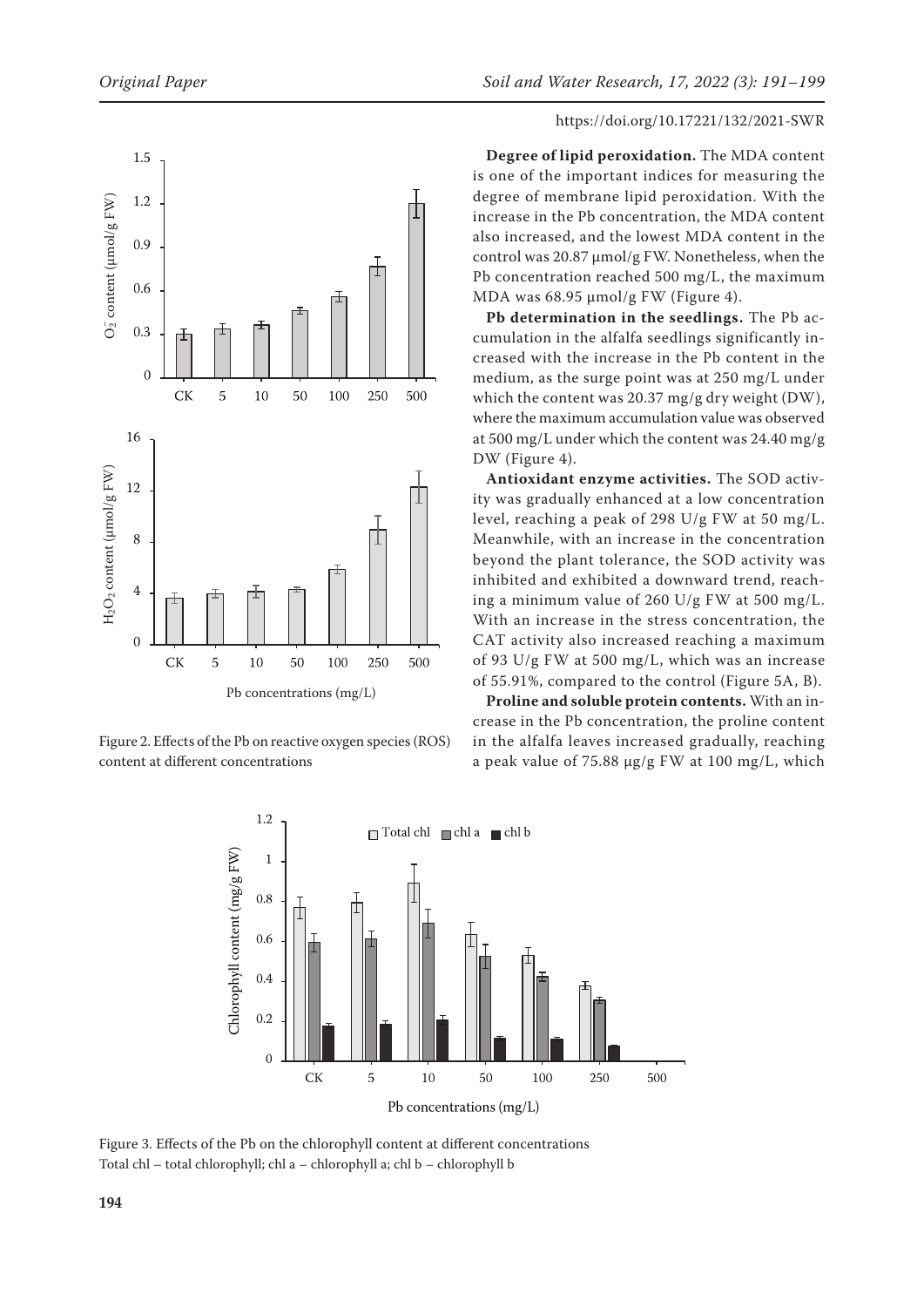

Figure 4. Pb accumulation and malondialdehyde (MDA) content

was an increase of 85.96% compared to the control. Subsequently, the proline content gradually decreased to 41.06 μg/g FW at 500 mg/L. Interestingly, under the Pb stress, the protein content of the alfalfa decreased, where, at 500 mg/L, it decreased 67.95 % compared to the control (Figure 5C, D).

**Principal component analysis.** It can be seen from Table 2 that the cumulative contribution value of components 1 and 2 was 95.21%, which well reflect the levels of the Pb resistance of the alfalfa. Combined with Table 3, we can conclude that the characteristic value of principal component 1 was composed of five



Figure 5. Changes in the superoxide dismutase (SOD) (A); catalase (CAT) (B); proline (C), and soluble protein (D) under Pb stress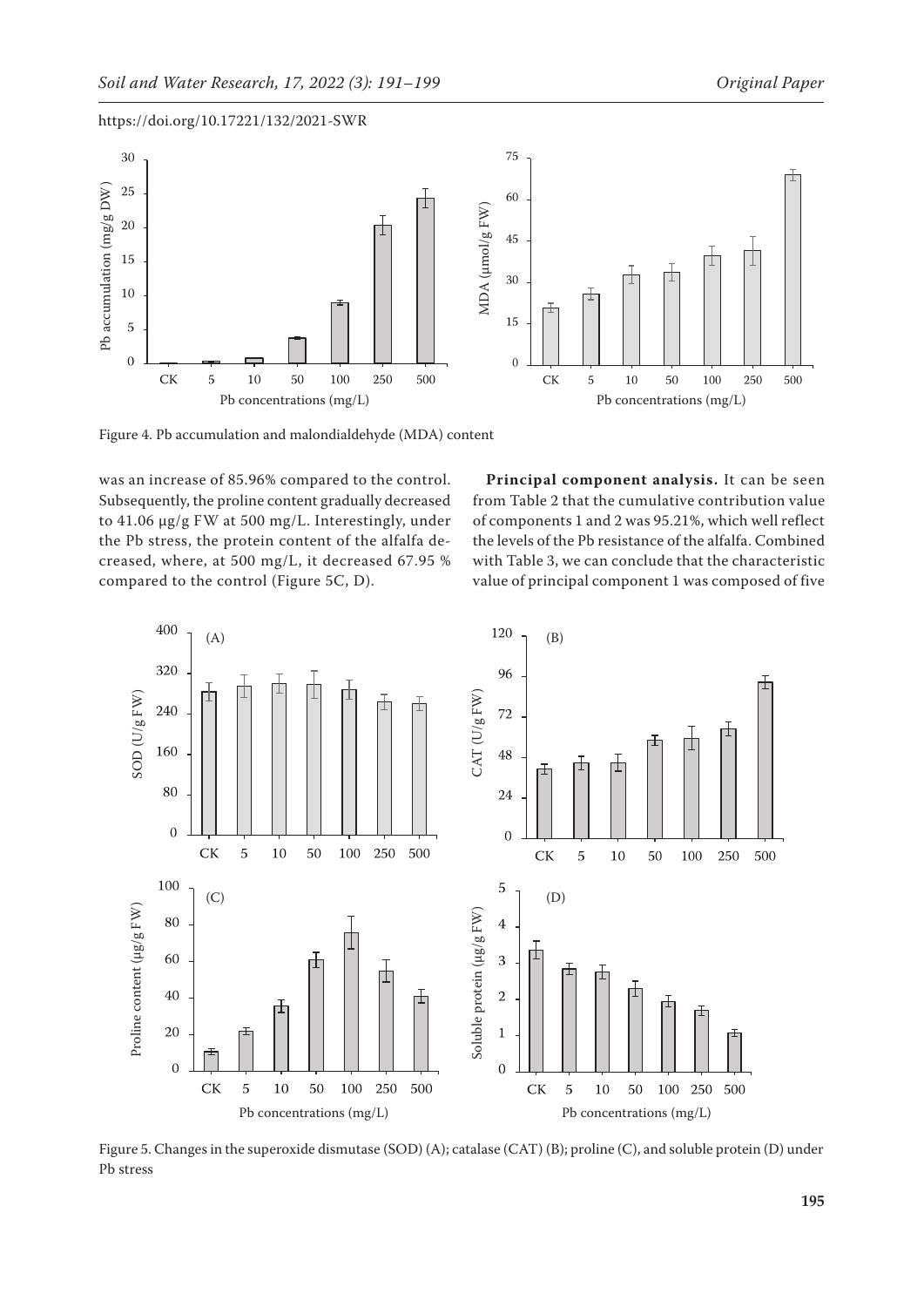|                | Initial eigenvalue |                       |                                  | Extracting eigenvalue |                       |                                  |
|----------------|--------------------|-----------------------|----------------------------------|-----------------------|-----------------------|----------------------------------|
| Element        | eigenvalue         | contribution<br>ratio | accumulate<br>contribution ratio | eigenvalue            | contribution<br>ratio | accumulate<br>contribution ratio |
|                |                    | $(\%)$                |                                  |                       | $(\%)$                |                                  |
| 1              | 10.2               | 84.89                 | 84.89                            | 10.2                  | 84.89                 | 84.89                            |
| 2              | 1.2                | 10.32                 | 95.21                            | 1.2                   | 10.32                 | 95.21                            |
| 3              | 0.35               | 2.95                  | 98.16                            |                       |                       |                                  |
| $\overline{4}$ | 0.18               | 1.51                  | 99.67                            |                       |                       |                                  |
| 5              | 0.03               | 0.23                  | 99.91                            |                       |                       |                                  |
| 6              | 0.01               | 0.09                  | 100.00                           |                       |                       |                                  |

indices including  $H_2O_2$ ,  $O_2$ , the total chlorophyll, chlorophyll a and CAT, and represented 84.89% of the information of the comprehensive index. As the supplementary ingredient of principal component 1, principal component 2 represented 10.32% of the information of the comprehensive index, and the major contributor was the proline content. In general, the total chlorophyll, chlorophyll a,  $H_2O_2$ ,  $O_2^-$ , CAT and proline content can reflect the regularity of the physiological change and Pb tolerance of the alfalfa under the Pb stress.

# **DISCUSSION**

On the whole, alfalfa seed germination and root growth showed significant growth stimulation response under low Pb concentrations and exhibited

Table 3. Growth index factor coefficient under Pb stress

a certain tolerance. With a Pb stress concentration above 100 mg/L, the toxicity was more obvious, thus, the Pb resistance of the alfalfa decreased greatly, leading to serious growth inhibition and a significant reduction in the biomass, the same inhibition was found in Pb stressed *Brassica juncea* L. (Zaier et al. 2010).

It is known that roots are the major plant organs to come into contact with heavy metals during the nutrient absorption (Kolahi et al. 2020). This study found that the Pb content in the seedlings increased with an increase in the stress concentration and time, and the toxicity was similarly enhanced. With an increase in the Pb stress concentration, the root cell activity was decreased, and the root inhibition index was increased. Research has shown that due to the restriction of the root hair growth caused by heavy

| Index |          | Component factor coefficient | Component score coefficient |                |  |
|-------|----------|------------------------------|-----------------------------|----------------|--|
|       | 1        | 2                            | 1                           | $\overline{2}$ |  |
| A     | 0.854    | $-0.422$                     | 0.084                       | $-0.34$        |  |
| B     | $-0.977$ | $-0.174$                     | $-0.096$                    | $-0.14$        |  |
| C     | $-0.989$ | $-0.108$                     | $-0.097$                    | $-0.087$       |  |
| D     | 0.983    | 0.115                        | 0.096                       | 0.093          |  |
| E     | 0.98     | 0.151                        | 0.096                       | 0.121          |  |
| F     | 0.972    | 0.008                        | 0.095                       | 0.007          |  |
| G     | $-0.958$ | 0.034                        | $-0.094$                    | 0.027          |  |
| H     | $-0.973$ | $-0.084$                     | $-0.095$                    | $-0.068$       |  |
| I     | 0.831    | 0.455                        | 0.082                       | 0.366          |  |
|       | $-0.982$ | 0.007                        | $-0.096$                    | 0.006          |  |
| К     | $-0.443$ | 0.844                        | $-0.044$                    | 0.681          |  |
| L     | 0.969    | $-0.238$                     | 0.095                       | $-0.192$       |  |

A – root vitality; B – H<sub>2</sub>O<sub>2</sub>; C – O<sub>2</sub>; D – total chlorophyll; E – chlorophyll a; F – chlorophyll b; G – malondialdehyde; H – Pb content; I – superoxide dismutase (SOD); J – catalase (CAT); K – proline content; L – soluble protein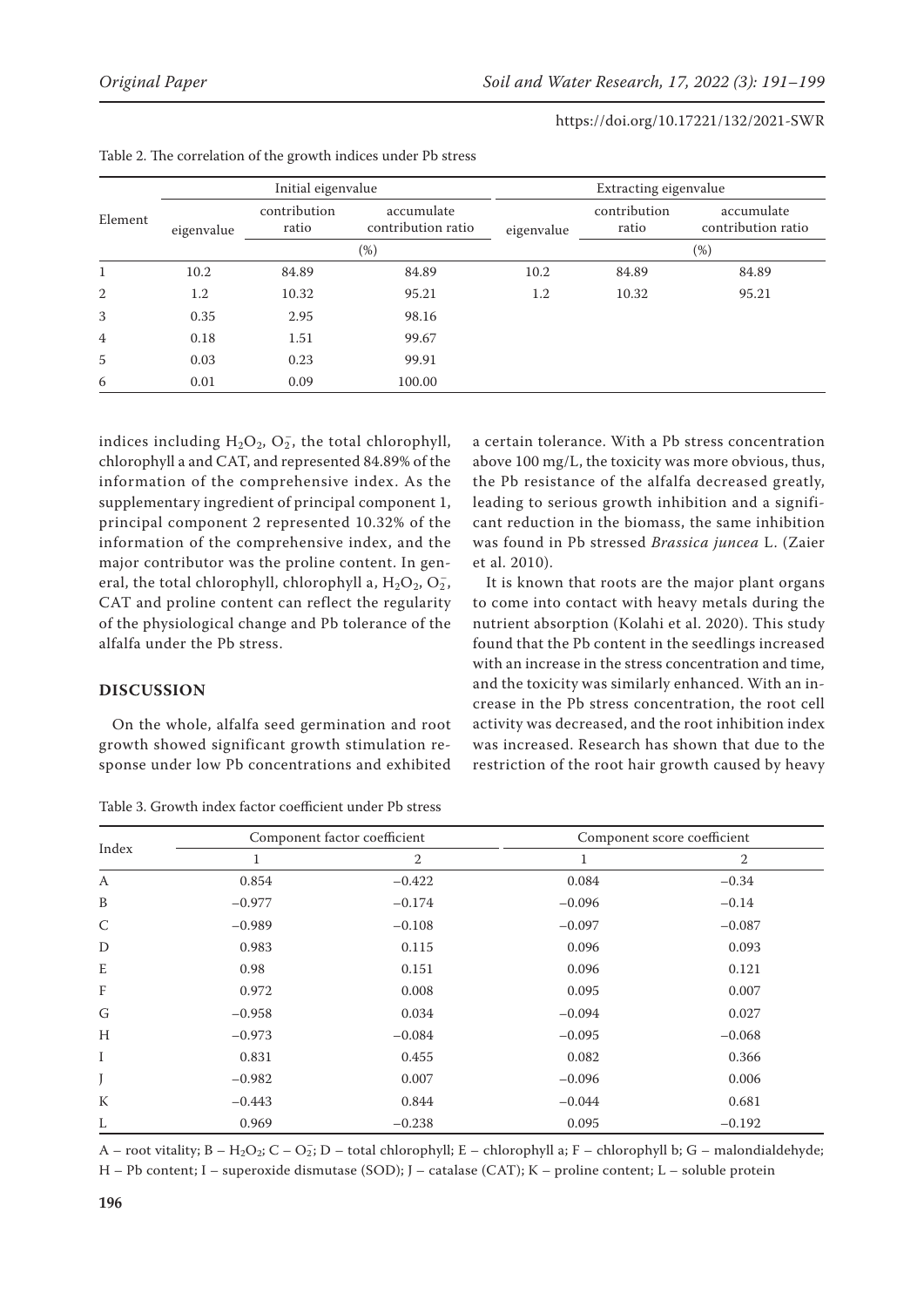metals, the root surface area was reduced, the water absorption was reduced, and the plant's absorption and transformation of nutrients was seriously affected, resulting in hypoplasia (Gouia et al. 2000).

It is noteworthy that the stability of the plant cell membrane is the premise and basis for maintaining a normal physiological function. As the major product of lipid peroxidation, MDA plays a significant role in measuring the stability of membrane (Zhang et al. 2020a). In this study, with an increase in the Pb stress concentration, the MDA content in the alfalfa increased. The heavy metal stress damaged the cell membrane permeability, MDA as a peroxide, can cross-link with nucleic acids, amino acids, proteins and other active substances to form insoluble compound deposits. Hence, MDA affects the normal life activities and permeability of the cells, resulting in an increase in the cell membrane permeability and cell membrane lipid peroxidation (Ohkawa et al. 1979). This indicated that the production and scavenging system of the reactive oxygen species in the alfalfa were destroyed under such stress, and the accumulated reactive oxygen species caused membrane peroxidation.

The role of ROS in plants is a double-edged sword, composed of an indispensable redox agent in plant life activities (Baxter et al. 2014); however, excessive ROS during environmental stresses can pose a threat to plants, destroying the plant redox balance, causing cell membrane peroxidation and cell structure oxidative damage, ultimately leading to the death of the cells (Gill & Tuteja 2010). SOD, CAT and other enzymes are coordinated to form an antioxidant system, which can effectively eliminate the excessive ROS produced by the plants and prevent membrane peroxidation and other damages associated with ROS. Plant cells are able to reduce the potential harmful effects and damage caused by free radicals by developing various antioxidant defence systems. Previous studies have shown that within a certain Pb concentration range, the Pb treatment could improve the SOD and CAT activities in maize leaves, thus maintaining the ROS balance (Benavides et al. 2005). The experiments showed that the defence system of antioxidant enzymes played a scavenging role in the scavenged reactive oxygen species, maintaining the balance of the ROS metabolism system in cells, in order to maintain its normal level in alfalfa. However, under a Pb stress concentration of 100 mg/L, the antioxidant enzyme activity was inhibited, the ROS clearance effect was decreased,

and the ROS content in the alfalfa was significantly increased, which damaged the cell membrane and interfered with the metabolic ability of the plants. Interestingly, the same phenomenon was found in dwarf bamboo under high Pb soil stress concentrations (Cai et al. 2021).

When plants are poisoned by heavy metals, the production of a large amount of proline synthesis is one of the important mechanisms for plants to respond to heavy metal stress. Protein is related to nutrient cycling, the metabolism, growth and development of plants, and its content change plays an indicator role in the plant's strength under stress (Cao et al. 2019; Dias et al. 2019). The proline content firstly increased and then decreased with an increase in the Pb stress concentration. Under low concentrations of Pb stress, proline may be involved in regulating the intracellular permeability and scavenging the reactive oxygen radicals, reducing the damage to the Pb to alfalfa cells (Ahmad et al. 2015). Nevertheless, when the Pb stress concentration exceeded a certain level, the proline content decreased, which destroyed the internal structure of the cells and led to an imbalance in the plant osmotic regulation, thus producing toxic effects on the alfalfa, causing a disorder in the cell metabolism. The structural and functional changes of the proteins under Pb stress, including protein denaturation and fracture, as well as protein inhibition, are related to the decrease of protein content. This work also verified the idea that the soluble protein content gradually decreased with an increase in the stress concentration.

The chlorophyll contents are the most direct manifestation of the photosynthesis ability and growth of plants. Studies have shown that chlorophyll in the alfalfa under low stress concentrations showed an increasing trend , but with an increase in the stress concentration beyond its resistance and tolerance point, it leads to a decrease in the chlorophyll content and causes changes to the chloroplast structure and causes chlorophyll decomposition due to oxidation (Liu et al. 2008). This is not conducive for plant photosynthesis, as it reduces the energy production, thus causing heavy metal poisoning symptoms (Zhang et al. 2020b).

# **CONCLUSION**

The lead stress affected most of the alfalfa attributes, the overall growth, root vitality and soluble protein were suppressed by the Pb-induced ROS, the MDA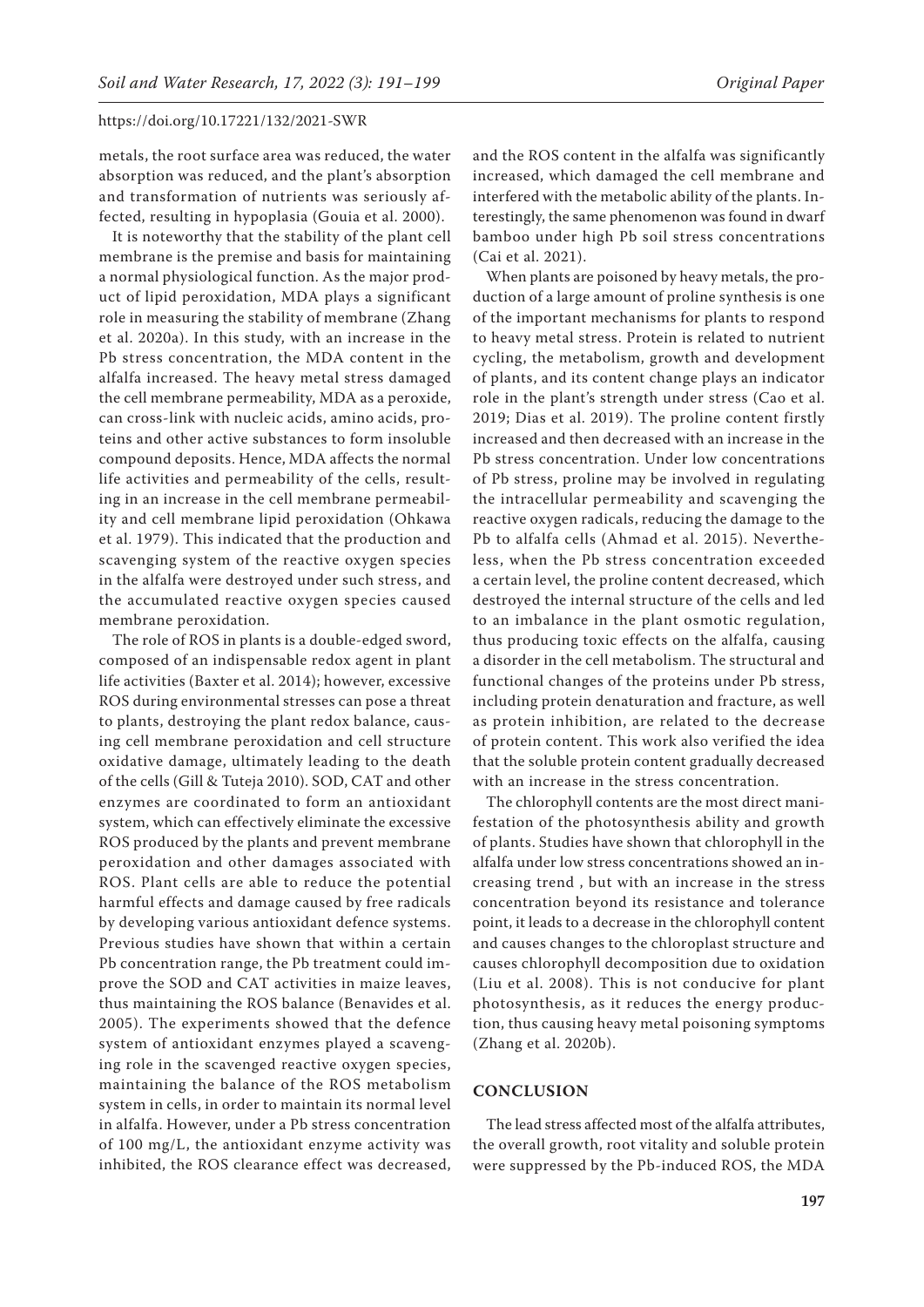and Pb excessively accumulated. In response, the CAT, SOD and proline contents increased to protect the alfalfa from further damage. It was interesting that the seed germination and pigment system were promoted at low Pb concentrations (below 10 mg/L), but were inhibited at high stress concentrations (overtake 50 mg/L). From this, it seemed that the alfalfa could maintain normal growth and metabolism at low concentrations. Combined with the principal component analysis (PCA), the physiological characteristics and lead-resistance of alfalfa can be characterised by the  $H<sub>2</sub>O<sub>2</sub>$ ,  $O<sub>2</sub>$ , total chlorophyll, chlorophyll a, CAT and proline contents. These findings are important for the better understanding of the physiological mechanisms in alfalfa under Pb stress.

**Acknowledgement:** We wish to thank Chang-Feng Liu for guiding the direction and data analysis of the experiment, and also to the co-authors who completed the experiment together.

# **REFERENCES**

- Ahmad P., Hashem A., Abd-Allah E.F., Alqarawi A.A., John R., Egamberdieva D., Gucel S. (2015): Role of *Trichoderma harzianum* in mitigating NaCl stress in Indian mustard (*Brassica juncea* L.) through antioxidative defense system. Frontier in Plant Science, 6: 868.
- Ashraf U., Mahmood M.H., Hussain S., Abbas F., Anjum S.A., Tang X. (2020): Lead (Pb) distribution and accumulation in different plant parts and its associations with grain Pb contents in fragrant rice. Chemosphere, 248: 126003.
- Baker C.J., Mock N.M. (1994): An improved method for monitoring cell death in cell suspension and leaf disc assays using evens blue. Plant Cell, Tissue and Organ Culture, 39: 7–12.
- Bates L.S., Waldren R.P., Teare I.D. (1973): Rapid determination of free proline for water-stress studies. Plant and Soil, 39: 205–207.
- Baxter A., Mittler R., Suzuki N. (2014): ROS as key players in plant stress signalling. Journal of Experimental Botany, 65: 1229–1240.
- Benavides M.P., Gallego S.M., Tomaro M.L. (2005): Cadmium toxicity in plants. Brazilian Journal of Plant Physiology, 17: 21–34.
- Bradford M.M. (1976): A rapid and sensitive method for the quantitation of microgram quantities of protein utilizing the principle of protein-dye binding. Analytical Biochemistry, 72: 248–254.
- Cai X.Y., Liao J.R., Yang Y.X., Li N.F., Xu M., Jiang M.Y., Chen Q.B., Li X., Liu S. L., Luo Z.H., Sun L.X. (2021):

Physiological resistance of *Sasa argenteostriata* (Regel) E.G. Camus in response to high-concentration soil Pb stress. Acta Physiologiae Plantarum, 43: 21.

- Cao M., Jun G., Gao Y., Guo L. (2019): Effects of heavy metal stress on resistance physiological indices of *Pisum sativum* L. Jiangsu Agricultural Sciences, 47: 161–165.
- Dias M.C., Mariz-Ponte N., Santos C. (2019): Lead induces oxidative stress in *Pisum sativum* plants and changes the levels of phytohormones with antioxidant role. Plant Physiology and Biochemistry, 137: 121–129.
- Ding G., Ma D., Yang G., Zhang F., Bai L. (2016): Responses of the photosynthetic system of drought-tolerance weedy rice to drought stress at the seedling stage. Acta Ecologica Sinica, 36: 226–234.
- Dionisiosese M.L., Tobita S. (1998): Antioxidant responses of rice seedlings to salinity stress. Plant Science, 135: 1–9.
- Gill S.S., Tuteja N. (2010): Reactive oxygen species and antioxidant machinery in abiotic stress tolerance in crop plants. Plant Physiology and Biochemistry, 48: 909–930.
- Gouia H., Ghorbal M.H., Meyer C. (2000): Effects of cadmium on activity of nitrate reductase and on other enzymes of the nitrate assimilation pathway in bean. Plant Physiology and Biochemistry, 38: 629–638.
- Jamal A., Delavar M.A., Naderi A., Nourieh N., Medi B., Mahvi A.H. (2018): Distribution and health risk assessment of heavy metals in soil surrounding a lead and zinc smelting plant in Zanjan, Iran. Human and Ecological Risk Assessment: An International Journal, 25: 1018–1033.
- Kasemodel M.C., Sakamoto I.K., Varesche M.B.A., Rodrigues V.G.S. (2019): Potentially toxic metal contamination and microbial community analysis in an abandoned Pb and Zn mining waste deposit. Science of the Total Environment, 675: 367–379.
- Kolahi M., Mohajel Kazemi E., Yazdi M., Goldson-Barnaby A. (2020): Oxidative stress induced by cadmium in lettuce (*Lactuca sativa* Linn.): Oxidative stress indicators and prediction of their genes. Plant Physiology and Biochemistry, 146: 71–89.
- Li X., Yan W., Ma X., Ma J., Yu J. (2019): China Mineral Resources. Beijing, Ministry of Natural Resources, Geological Publishing House Beijing.
- Liu D., Li T., Jin X., Yang X. (2008): Lead induced changes in the growth and antioxidant metabolism of the lead accumulating and non-accumulating ecotypes of *Sedum alfredii*. Journal of Integrative Plant Biology, 50: 129–140.
- Liu R.Y. (2010): The medicinal value of Medicago. Food and Nutrition in China, 130: 76–78.
- Ohkawa H., Ohishi N., Yagi K. (1979): Assay for lipid peroxides in animal tissues by thiobarbituric acid reaction. Analytical Biochemistry, 95: 351–358.